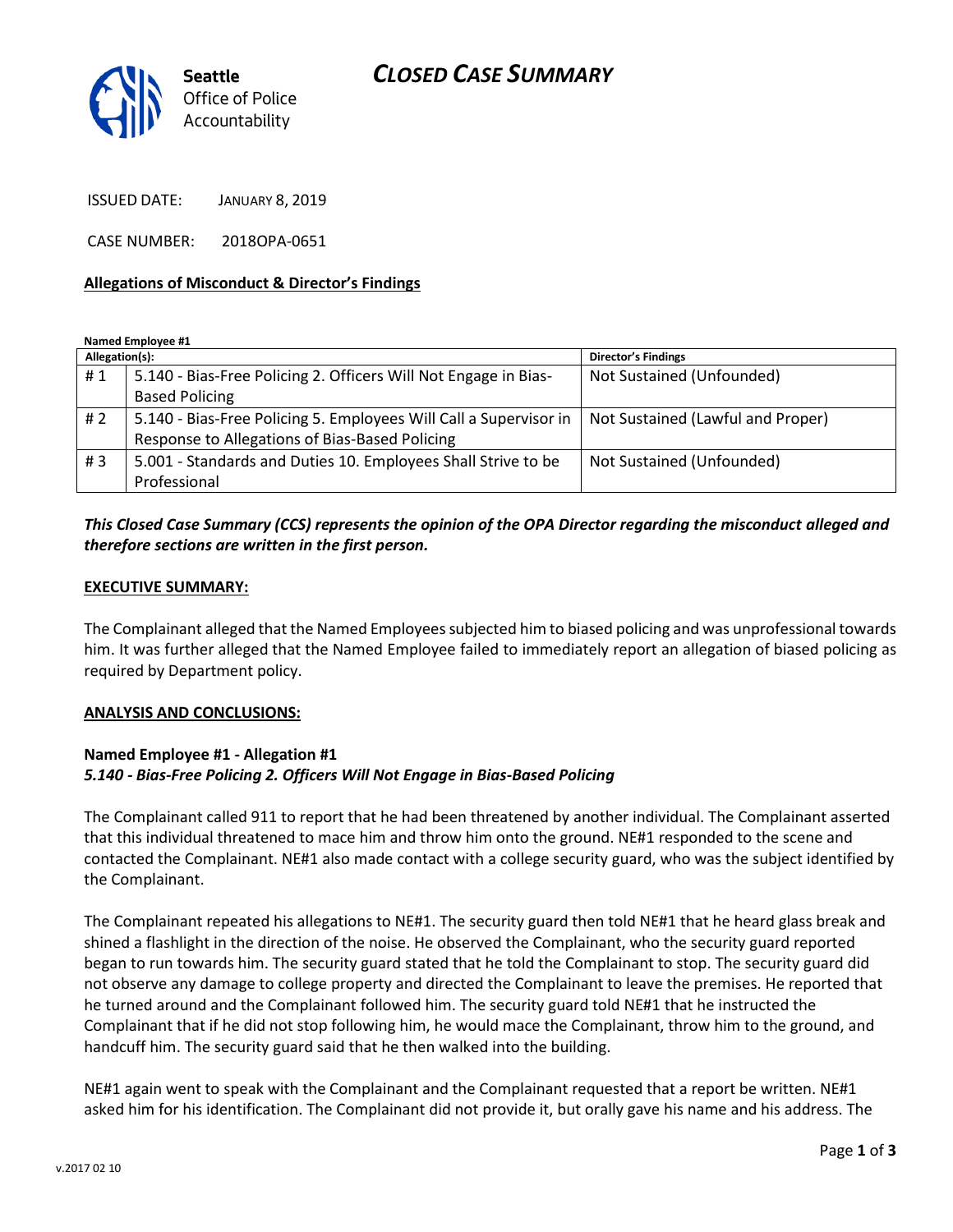

# *CLOSE CASE SUMMARY*

OPA CASE NUMBER: 2018OPA-0651

interaction between NE#1 and the Complainant grew increasingly negative. Ultimately, NE#1 told the Complainant "see you later" when he would not provide full information and walked back to his patrol vehicle. The Complainant followed him and stood by his driver's side door. NE#1 began typing on his MDT, told the Complainant to back away from his door, and closed his window.

NE#1 ultimately gave both the Complainant and the security guard a report number. NE#1 did not make any arrests and listed both individuals as subjects. The Complainant was not pleased with this decision and asserted that NE#1 was unfairly siding with the security guard. He further called NE#1 a racist. NE#1 then left the scene.

NE#1 did not immediately notify a supervisor of the allegation that he was racist and did not call a supervisor to the scene to investigate the allegation. At approximately 0100 hours on July 12, 2018, he reported the statement to a supervisor at the East Precinct. That supervisor informed NE#1's Sergeant of the statement and the Sergeant ultimately referred this matter to OPA after speaking with the Complainant.

SPD policy prohibits biased policing, which it defines as "the different treatment of any person by officers motivated by any characteristic of protected classes under state, federal, and local laws as well other discernible personal characteristics of an individual." (SPD Policy 5.140.) This includes different treatment based on the race of the subject. (*See id*.)

As discussed above, the Complainant called NE#1 racist at the scene, but he did not provide any specific detail as to why he believed this to be the case. From a review of the OPA Complaint in this case, which documented the conversation between the Complainant and NE#1's Sergeant, it appears that he believed that NE#1 was biased because NE#1 allegedly sided with the security guard over him. When interviewed by OPA during this investigation, the Complainant again cited as evidence of bias NE#1 siding with the security guard and trespassing him from the location, even though the Complainant was the one who called the police.

Based on my review of the record, I find insufficient evidence to determine that NE#1 engaged in biased policing. Indeed, even if the Complainant's allegation concerning NE#1's conduct was true and that NE#1 sided with the security guard over the Complainant, NE#1 explained that this was due to a race-neutral reason. NE#1 told OPA that he had interacted with the security guard on numerous previous occasions and believed him to be reasonable and credible. Moreover, as noted by NE#1 and as is clear from the video of the incident, both the Complainant and the security guard are African-American. As such, even if NE#1 did side with the security guard and even if this was done unfairly, it was based on a prior relationship not on the Complainant's race.

Given that I find no evidence of biased policing, I recommend that this allegation be Not Sustained – Unfounded.

Recommended Finding: **Not Sustained (Unfounded)**

### **Named Employee #1 - Allegation #2**

*5.140 - Bias-Free Policing 5. Employees Will Call a Supervisor in Response to Allegations of Bias-Based Policing*

SPD Policy 5.140-POL-5 requires employees to call a supervisor in response to allegations of biased policing. This includes providing sufficient information to the supervisor to allow a determination as to what occurred and what the nature of the bias allegation is. (SPD Policy 5.140-POL-5.)